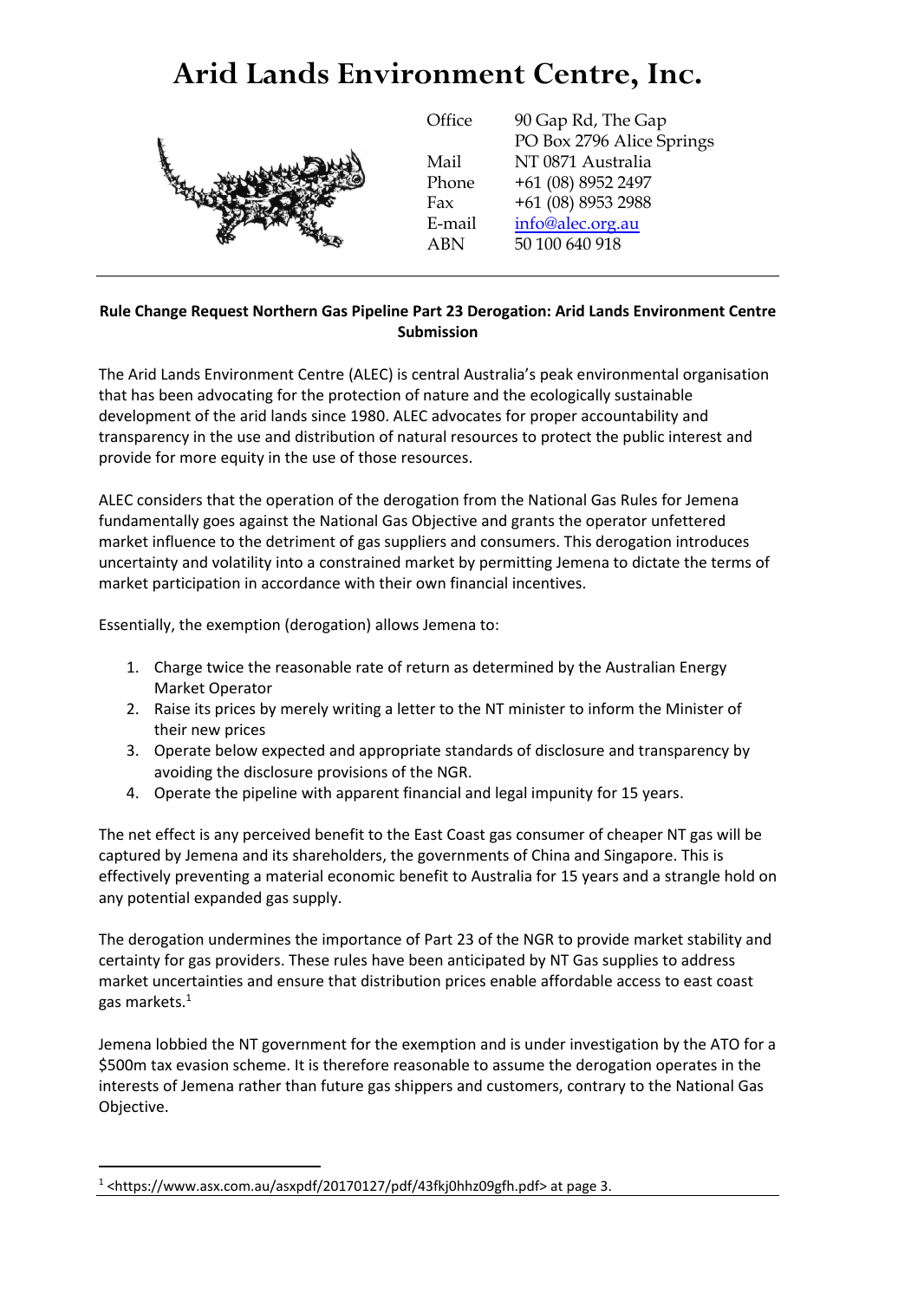Without AER oversight consumers could be out of pocket \$2.7bn based on reasonable rates of return for other pipelines. That's based on current NGP tariffs. Jemena can change those tariffs at any time by merely notifying the NT government. This grants Jemena an unprecedented level of economic influence compared to other gas pipelines in Australia. There is no economic justification for the NGP having the only derogation from 23 in Australia, especially considering the already confined market dynamics of the NT/Qld gas infrastructure.

The AER oversees pricing and access disputes with a set arbitration regime. Jemena can terminate any arbitration dispute without recourse. It is currently an unregulated monopoly with market abuse capabilities. The exemption was granted "on the basis that the dispute resolution processes in place for the NGP provides similar protections" to the rules. This is clearly not the case under the current access regime. We therefore submit that the regulatory framework that could apply if the revocation is granted would provide for more appropriate regulatory and economic outcomes.

Revoking the derogation will provide certainty for Australian consumers by ensuring that it is the rules that are properly regulating gas transmission rather than the financial and economic interests of Jemena. Access principles can be determined at their discretion and are not necessarily ever consistent with the interests of consumers.

As a corporate entity their requests for access rule modifications will be informed shareholder interests in China and Singapore which are not consistent with the interests of domestic gas consumers. Ensuring certainty and consistency in the application of these rules will help achieve the National Gas Objective.

If AEMC accepts the rule change request and removes the derogation in this instance, it would simplify operation of the national framework and provide an enormous advantage to consumers. This is consistent with the ACCC's findings from the east coast gas supply inquiry on addressing the monopoly control of gas pipelines.

## **Response to the consultation questions**

## **Question 1**

- The access principles applicable to the NGP will produce different outcomes than if the regime under part 2.3 applied. The intention of the derogation is to provide a material benefit through a less onerous framework of regulation, as confirmed in the financial reports of SGSP Limited.
- It is clear that the derogation was requested by Jemena and therefore furthers their financial interests. This effectively increases their market power by limiting the capability of customers and supplies to participate in the market through a restricting access to information and limiting access to effective dispute resolution through arbitration.

## **Question 2**

- The information disclosure provisions of Part 23 of the NGR were intended to provide greater transparency and improved reporting processes that would improve the bargaining power of shippers to be comparable with that of the operator.
- The current access principles do not provide for an adequate level of disclosure and will therefore provide different outcomes than part 23 of the NGR.
- Jemena can modify the level of disclosure required by the current access principles at their own discretion at any time over 15 years thereby creating the very real possibility of varying outcomes over time with respect to information.